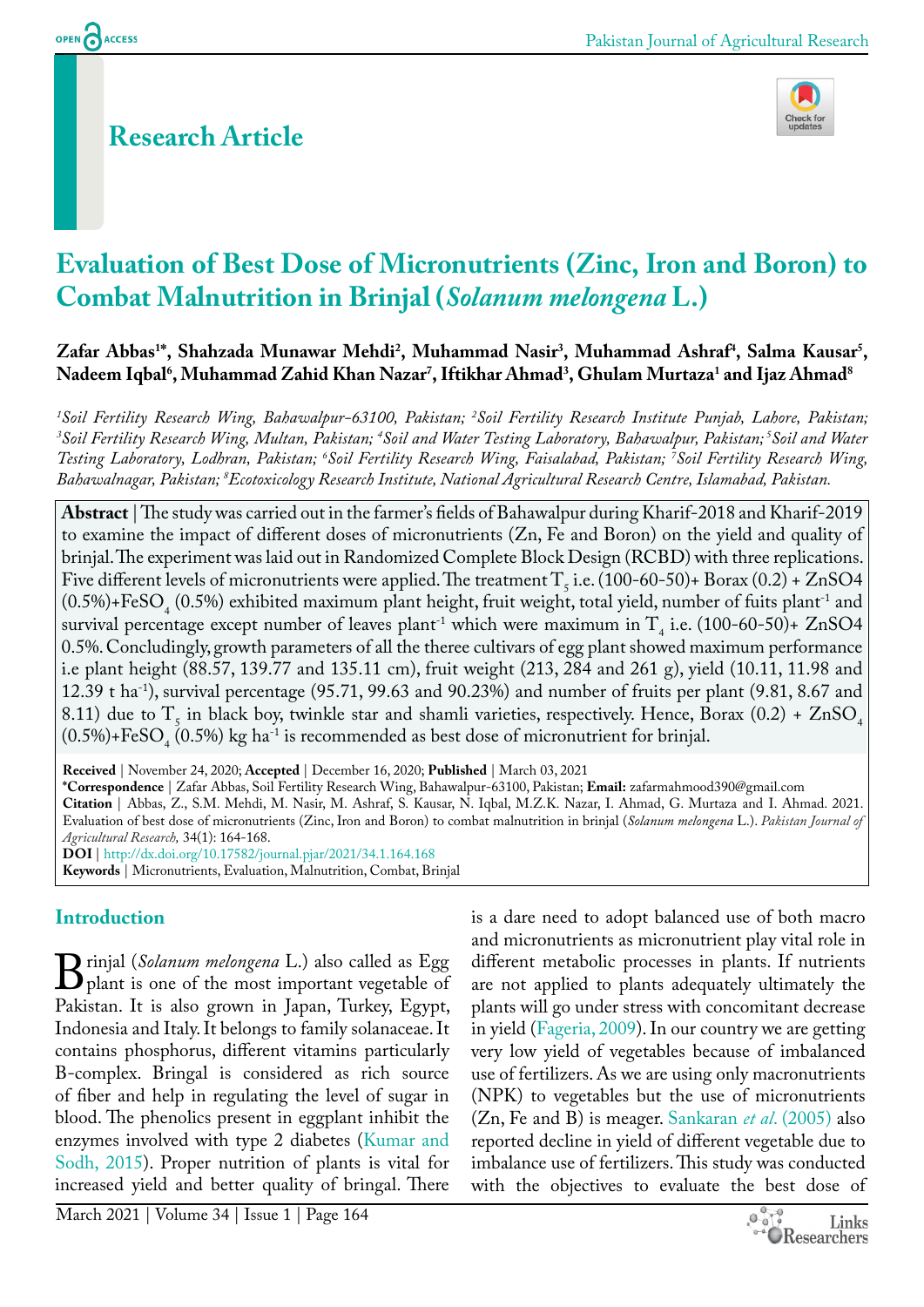fertilizers to combat brinjal malnutrition.

## **Materials and Methods**

The experiment "Evaluation of best dose of micronutrients (zinc iron and boron) for brinjal to combat malnutrition" was carried out in the farmer's fields of Bahawalpur during Kharif-2018 and Kharif-2019.

## *Soil sampling and analysis*

The soil samples were taken from the experimental site prior to sowing of eggplant. The samples were analyzed to evaluate the status of the fertility of experimental sites. Soil texture was clay loam, pH was 7.9 the electrical conductivity (EC) was  $0.21$  dSm<sup>-1</sup>, soil available K found to be 180 mg  $kg^{-1}$  and Available P was  $8 \text{ mg kg}^{-1}$ .

#### *Treatments*

Control, Borax (0.2), FeSO<sub>4</sub> (0.5%), ZnSO<sub>4</sub> (0.5%) and Borax  $(0.2)$  +  $ZnSO_4(0.5\%)+FeSO_4(0.5\%)$ .

The Survival %age was computed by using the following formula.

Plant survived Survival %age  $=$   $\frac{1}{Total\ No. of\ plants\ translated}$   $\times$  100

The calculation of total yield  $(t \text{ ha}^{-1})$  was done by below given formula:

Total yield (t ha – 1) = 
$$
\frac{Yield\ per\ plot\ (tones)}{Area\ of\ plot(m^2)} \times 10^4 m^2
$$

#### **Results and Discussion**

#### *Plant height (cm)*

The yield data about the plant height of different cultivars of eggplant in response to different doses of micronutrients is given in [Table 1.](#page-1-0) The statistical results revealed significant impact on the plant height of eggplant. The heighest height (88.75 cm) documented was in  $T_5$  {Borax (0.2) +  $ZnSO_4$  (0.5%)+FeSO<sub>4</sub> (0.5%)} lowest plant height was in control (65.31 cm) in Black boy cultivar. Correspondingly in Twinkle Star cultivar the minimum plant height (133.26 cm) was in control and maximum plant height (139.77 cm) was in  $T<sub>5</sub>$ . Similar trend was observed in Shamli cultivar, where the plant height was maximum was 135.11cm in  $T_5$ .

It is evident that application of micronutrients resulted an increase in the in bringal plant height contrary to control treatment where decreased plant height was noticed. This enhancement in bringal plant height due to micronutrients is attributed towards increase in photosynthesis, formation of chlorophyll and metabolism of nitrogen which inturn increased the plant height. Thesse results are in agreement with the finding of ([Kadari](#page-3-2) *et al*., 2015; [Suganiya](#page-4-1)  [and Kumuthini, 2015;](#page-4-1) [Pandav](#page-4-2) *et al*., 2016). Increased plant height might be due micronutrients application which acclerated the photosynthesis and formation of chlorophyll and increased auxin contents with concomitant increase in plant height ([Gogoi](#page-3-3) *et al*., [2014](#page-3-3)).

<span id="page-1-0"></span>**Table 1:** *Impact of micronutrients on Plant height (cm).*

| Treatments (Kg/ha)                                                           | <b>Varieties</b> |                                      |        |
|------------------------------------------------------------------------------|------------------|--------------------------------------|--------|
|                                                                              |                  | <b>Black boy Twinkle star Shamli</b> |        |
| $(100-60-50)$                                                                | 65.31            | 133.26                               | 93.81  |
| $(100-60-50)+\text{Borax }0.2\%$                                             | 75.43            | 119.15                               | 113.54 |
| $(100-60-50)$ + FeSO <sub>4</sub> 0.5%                                       | 74.21            | 125.51                               | 127.33 |
| $(100-60-50) + ZnSO4 0.5%$                                                   | 83.18            | 131.22                               | 131.77 |
| $(100-60-50)$ + Borax $(0.2)$<br>+ $ZnSO_{4}(0.5\%) + FeSO_{4}$<br>$(0.5\%)$ | 88.75            | 139.77                               | 135.11 |

#### <span id="page-1-1"></span>**Table 2:** *Impact of micronutrients on fruit weight (g).*

| Treatments (Kg/ha)                                                           | Varieties |                                      |     |
|------------------------------------------------------------------------------|-----------|--------------------------------------|-----|
|                                                                              |           | <b>Black boy Twinkle star Shamli</b> |     |
| $(100-60-50)$                                                                | 163       | 185                                  | 155 |
| $(100-60-50)+\text{Borax }0.2\%$                                             | 169       | 205                                  | 143 |
| $(100-60-50)$ + FeSO <sub>4</sub> 0.5%                                       | 191       | 233                                  | 188 |
| $(100-60-50) + ZnSO4 0.5%$                                                   | 201       | 267                                  | 211 |
| $(100-60-50)$ + Borax $(0.2)$<br>+ $ZnSO_{4}(0.5\%) + FeSO_{4}$<br>$(0.5\%)$ | 213       | 284                                  | 261 |

# *Fruit weight (g)*

The data regarding the weight of fruit of different varieties of eggplant is presented in [Table 2.](#page-1-1) The statistical results exposed significant impact on fruit weight of eggplant. The heighest fruit weight 213g was experienced in  $T_5$  {Borax  $(0.2) + ZnSO_4$   $(0.5)$ %) +  $FESO<sub>4</sub>$  (0.5 %)} in contrast to control where it was163g in Black boy cultivar. Similarly in case of cultivar Twinkle Star the minimum fruit weght (185g) was in control and maximum fruit weight (284 g) was in  $T_5$  ([Table 2\)](#page-1-1). Similar trend was observed in Shamli cultivar, whre it was highest (261g) in  $T_5$  Fruit

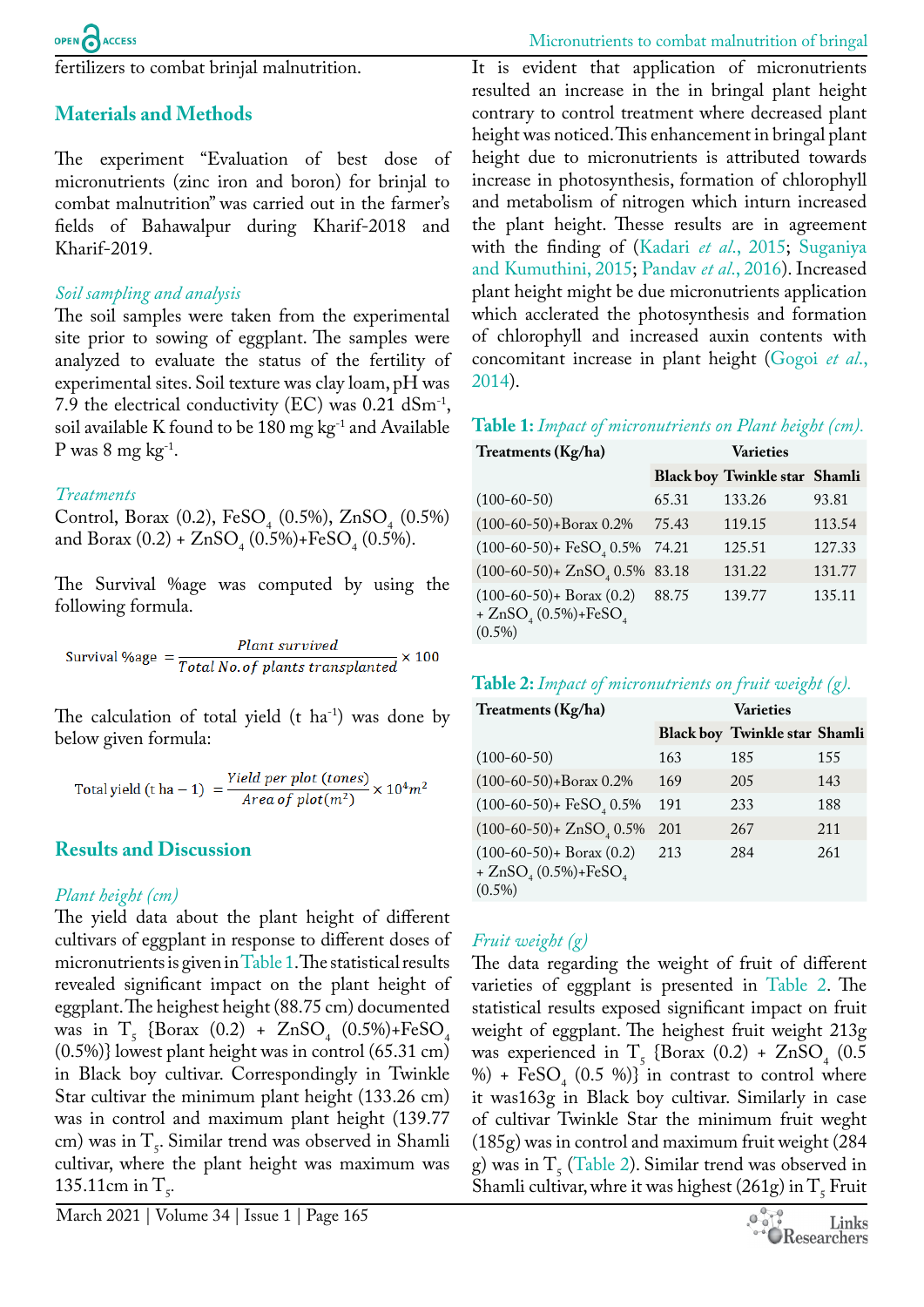weight results considerably influenced by different doses of micronutrients. These findings are parallel to those reported by Dubey *et al*[. \(2013\)](#page-3-4) who reported increase in fruit weight to micronutrients application.

## *Total yield (t ha-1)*

The data regarding the total yield of different cultivars of eggplant in response to different doses of micronutrients is given in [Table 3.](#page-2-0) The statistical results exposed significant impact on total yield of eggplant. The heighest total yield  $(10.11 \text{ t} \text{ ha}^{-1})$  was noticed in  $T_5$ {Borax (0.2) + ZnSO<sub>4</sub> (0.5 %) + FeSO<sub>4</sub> (0.5 %)} lowest yield was in control  $(4.31t \text{ ha}^{-1})$  in Black boy cultivar. Correspondingly in Twinkle Star cultivar the minimum total yield  $(3.78 \text{ t} \text{ ha}^{-1})$  was found in control and the highest total yield  $(11.98 \text{ t} \text{ ha}^{-1})$  observed was in  $T<sub>5</sub>$ . Likewise tendency was noticed in Shamli cultivar, where the yield was highest  $(12.39 \text{ t} \text{ ha}^{-1})$  in  $T<sub>5</sub>$ . Our results are in accordance with the finding of (Khedr *et al*[., 2004\)](#page-3-5) they experienced increase in bringal yield due to micronutrients application.

## <span id="page-2-0"></span>**Table 3:** *Impact of micronutrients on yield (t ha-1).*

| Treatments (Kg/ha)                                                           | <b>Varieties</b> |                                      |       |
|------------------------------------------------------------------------------|------------------|--------------------------------------|-------|
|                                                                              |                  | <b>Black boy Twinkle star Shamli</b> |       |
| $(100-60-50)$                                                                | 4.21             | 3.78                                 | 4.13  |
| $(100-60-50)+\text{Borax }0.2\%$                                             | 6.17             | 5.25                                 | 5.27  |
| $(100-60-50)$ + FeSO <sub>4</sub> 0.5%                                       | 8.29             | 9.70                                 | 8.46  |
| $(100-60-50) + ZnSO, 0.5\%$                                                  | 9.13             | 11.81                                | 10.21 |
| $(100-60-50)$ + Borax $(0.2)$<br>+ $ZnSO_{4}(0.5\%) + FeSO_{4}$<br>$(0.5\%)$ | 10.11            | 11.98                                | 12.39 |

#### *Survival percentage*

The reorded data about the Survival %age of different cultivars of eggplant in response to different doses of micronutrients is given in [Table 4.](#page-2-1) The statistical results exposed significant impact on Survival Percentage of eggplant. Contrary to other parameters under study, the heighest Survival Percentage (95.22%) was recorded where  $T_4$ { $ZnSO_4$  (0.5%)} was applied and the lowest Survival Percentage (88.16%) was in  $T_3$  (FeSO<sub>4</sub> 0.5%) in Black boy cultivar. In Twinkle Star cultivar the minimum Survival Percentage  $(85.76%)$  was in  $T_3$  and maximum (94.19%) was in  $T_2$  where Borax @0.2% was used. Opposite tendency was noticed in Shamli cultivar, where the Survival Percentage was highest (94.27%) in control treatment.

## *Number of leaves/plant*

The data related to the number of leaves plant<sup>-1</sup> of

different cultivars of eggplant in response to different doses of micronutrients is given in [Table 5](#page-2-2). The results revealed significant effect of micronutrients on the number of leaves plant<sup>-1</sup> of bringal. In Black Boy cultivar, the maximum number of leaves plant<sup>-1</sup> were found in  $T_3$  (FeSO<sub>4</sub> 0.5 %) and  $T_5$  {Borax (0.2 %) +  $ZnSO_4$  (0.5 %) + FeSO<sub>4</sub> (0.5 %)} which were 305 and 283, respectively. Whereas the minimum number of leaves plant<sup>-1</sup> (106) were found in  $T_1$  (control treatment). The Twinkle Star cultivar exhibited the maximum number of leaves plant<sup>-1</sup> in  $T_3$  (357) and  $T<sub>1</sub>$  (352) which were not ststistically significant with each other. Conversely in  $T_4$  maximum number of leaves plant<sup>-1</sup> (405) were observed than control where the number of leaves plant<sup>-1</sup> were  $252$  in bringal cultivar Shamli. The foliar application of different micronutrients resulted increase in the the nitrogen content of the leaves. Increase in number of leaves might be attributed toward promotive impacts of micronutrients on the vegetative growth which in turn resulted enhanced photosynthesis ([Tawab](#page-4-3) *et al*[., 2015](#page-4-3)). Gogoi *et al*[. \(2014\)](#page-3-3) also reported parallel results.

#### <span id="page-2-1"></span>**Table 4:** *Impact of micronutrients on survival %age.*

| Treatments (Kg/ha)                                                           |       |                                      |       |
|------------------------------------------------------------------------------|-------|--------------------------------------|-------|
|                                                                              |       | <b>Black boy Twinkle star Shamli</b> |       |
| $(100-60-50)$                                                                | 91.21 | 90.14                                | 89.11 |
| $(100-60-50)+\text{Borax }0.2\%$                                             | 93.38 | 91.28                                | 88.41 |
| $(100-60-50)$ + FeSO <sub>4</sub> 0.5%                                       | 96.41 | 92.33                                | 90.55 |
| $(100-60-50) + ZnSO4 0.5%$                                                   | 95.55 | 88.72                                | 91.71 |
| $(100-60-50)$ + Borax $(0.2)$<br>+ $ZnSO_{4}(0.5\%) + FeSO_{4}$<br>$(0.5\%)$ | 95.71 | 99.63                                | 90.23 |

#### <span id="page-2-2"></span>**Table 5:** *Impact of micronutrients on number of leaves/ plant.*

| Treatments (Kg/ha)                                                     | <b>Varieties</b> |                               |     |
|------------------------------------------------------------------------|------------------|-------------------------------|-----|
|                                                                        |                  | Black boy Twinkle star Shamli |     |
| $(100-60-50)$                                                          | 101              | 254                           | 223 |
| $(100-60-50)+\text{Borax }0.2\%$                                       | 239              | 289                           | 313 |
| $(100-60-50)$ + FeSO <sub>4</sub> 0.5%                                 | 277              | 301                           | 377 |
| $(100-60-50) + ZnSO, 0.5\%$                                            | 282              | 303                           | 388 |
| $(100-60-50)$ + Borax $(0.2)$<br>+ $ZnSO_4(0.5\%)+FeSO_4$<br>$(0.5\%)$ | 2.77             | 292                           | 403 |

# *Number of fruits plant-1*

The number of fruits plant<sup>-1</sup> data of various eggplant cultivars in response to different doses

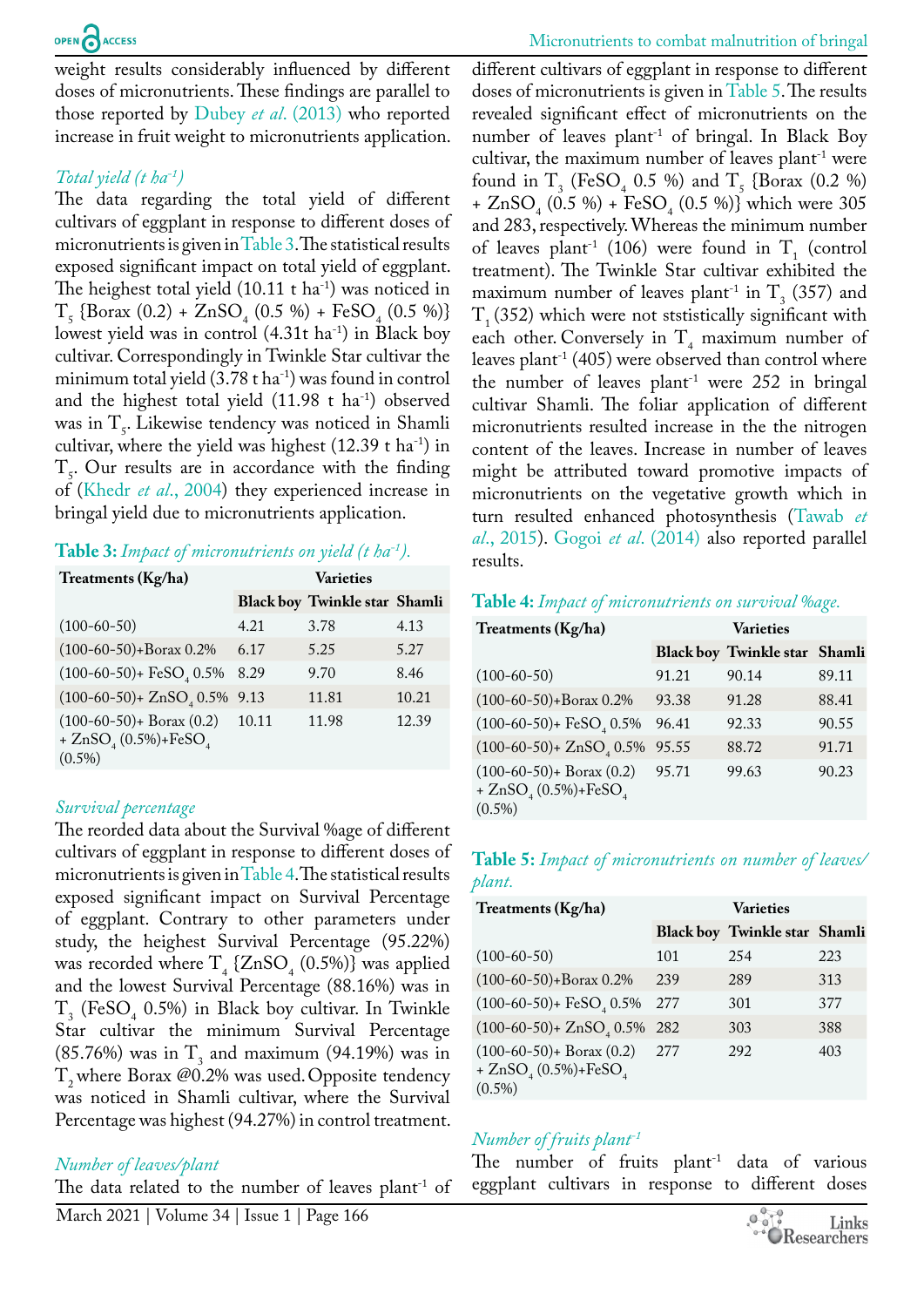of micronutrients is given in [Table 6](#page-3-6). The results exhibited significant effect of micronutrients on number of fruits plant<sup>-1</sup> of bringal. But in Black Boy cultivar, the maximum number of fruits plant<sup>-1</sup> were found in  $T_3$  (FeSO<sub>4</sub> 0.5 %) and  $T_5$  {Borax (0.2 %) +  $ZnSO_4$  (0.5 %)+FeSO<sub>4</sub> (0.5%)} which were 9.41 and 9.81, respectively. minimum number of fruits plant-1 were noticed in  $T_1$  (control). The twinkle star cultivar exhibited maximum number of fruits plant<sup>-1</sup> in  $T<sub>4</sub>$  $(8.25)$  and  $T_5 (8.29)$ . On the other hand in  $T_3 (7.69)$ ,  $T_{4}$  (7.88) and  $T_{5}$  (6.860) statistically no significant difference was experienced in case of number of fruits perplant of bringal cultivar Shamli. [Mohsin \(2013\)](#page-4-4) observed same increase in tomato yield due to iron and zinc application.

#### <span id="page-3-6"></span>**Table 6:** *Impact of micronutrients on number of fruits/ plant.*

| Treatments (Kg/ha)                                                    | <b>Varieties</b> |                                      |      |
|-----------------------------------------------------------------------|------------------|--------------------------------------|------|
|                                                                       |                  | <b>Black boy Twinkle star Shamli</b> |      |
| $(100-60-50)$                                                         | 7.33             | 5.22                                 | 6.62 |
| $(100-60-50)+\text{Borax }0.2\%$                                      | 8.11             | 6.13                                 | 6.98 |
| $(100-60-50)$ + FeSO <sub>4</sub> 0.5%                                | 9.41             | 6.97                                 | 7.69 |
| $(100-60-50) + ZnSO4 0.5%$                                            | 8.73             | 8.25                                 | 7.88 |
| $(100-60-50)$ + Borax $(0.2)$<br>+ $ZnSO4(0.5%) + FeSO4$<br>$(0.5\%)$ | 9.81             | 8.67                                 | 8.11 |

# **Conclusions and Recommendations**

Outcmoes of the this study revealed that the growth parameters of all the theree cultivars of egg plant showed maximum performance i.e plant height (88.57, 139.77 and 135.11 cm), fruit weigh (213, 284 and 261 g), yield (10.11, 11.98 and 12.39 t ha-1 ), survival percentage (95.71, 99.63 and 90.23%) and number of fruits per plant (9.81, 8.67 and 8.11) due to  $T<sub>5</sub>$  in Black boy, twinkle star and shamli varieties, respectively. Hence, micronutrients application @ Borax  $(0.2 \space \% )$  +  $ZnSO_4$   $(0.5 \space \% )$  + FeSO<sub>4</sub>  $(0.5 \space \% )$ is recommended as best dose of micronutrient for egg plant to combat bringal malnutrion alongwith recommended dose of macronutrients as well.

# **Novelty Statement**

A vast gap between the actual yeld and yield potential of bringal due to insufficient supply of micronutreints is the major cause of bringal malnutrition. Hence, it is inevitable to apply micronutrients (Zn, Fe and Boron) alongwith micronutrients. Application of Borax  $(0.2 \%) + ZnSO<sub>4</sub>(0.5 \%) + FeSO<sub>4</sub>(0.5 \%)$  is hereby proposed to combat bringal malnutrition and to plug in gap between actual yield and potential yield.

# **Author's Contribution**

The plan of research was proposed by Muhammad Nasir and Nadeem Iqbal, Zafar Abbas, Ghulam Murtaza, Muhammad Zahid Khan Nazar, executed the research, Muhammad Ashraf, contributed in analysis, Salma Kausar, wrote the Abstract, Ijaz Ahmad and Muhammad Atif Ghafoor wrote Materials and Methods and Shahzada Munawar Mehdi, supervised the research work.

## *Conflict of interest*

The authors have declared no conflict of interest.

# **References**

- <span id="page-3-4"></span>Dubey, G.D., A.S. Parmar, H.S. Kanwer, S.C. Verma and D.K. Mehta. 2013. Effect of micronutrients on plant growth and fruit yield parameters of bell pepper (*Capsicum annuum* L.) grown under mid hill conditions of Himachal Pradesh. Veg. Sci., 40(1): 107-108.
- <span id="page-3-1"></span>Fageria, N.K., 2009. The use of nutrients in crop plants. Boca Raton. Fl.: CRC (In Press).
- <span id="page-3-3"></span>Gogoi, S., M.R. Das, P. Bora and N. Mazumder. 2014. Effect of foliar application of nutrients on fruit and seed production of brinjal (*Solanum melongena* L.). Indian J. Assam Agric. Sci., 2(1- 2): 23 -27.
- <span id="page-3-2"></span>Kadari, I.A., E.M. Dheware, B.D. waghmare, S.S. Mingire and K.N. Dhawale. 2015. Influence of micronutrients and biofertilizers on growth, yield and quality attributes of tomato (*Lycopersicon esculentum* Mill.). Green Farming, 6(1): 74-76.
- <span id="page-3-5"></span>Khedr, Z.M.A., E.L.E. Fathy and A.M. Moghazy. 2004. Effect of some nutrients and growth substances on productivity of eggplant (*Solanum melogena* var. esculentum) growing under high temperature conditions. Ann. Agric. Sci., 42(2): 583-602.
- <span id="page-3-0"></span>Kumar and K. Sodh. 2015. Improvement of growth, yield and quality of tomato (*Solanum lycopersicum* L.) cv. Azad t-6 with foliar application of zinc and boron. Int. J. Bio-resour. Stress Manage., 6(5): 598-601. [https://doi.org/10.5958/0976-](https://doi.org/10.5958/0976-4038.2015.00091.3)